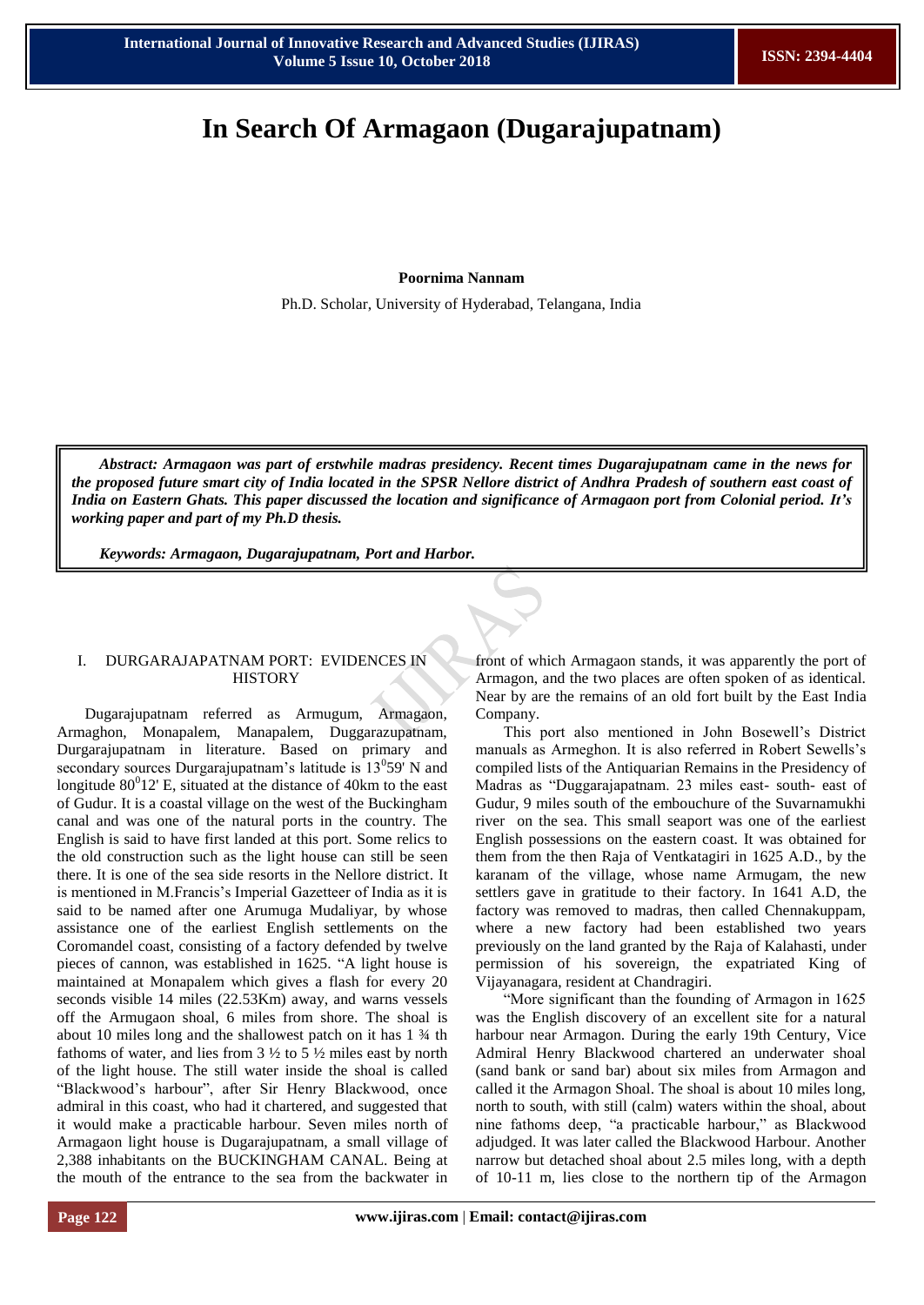Shoal. Blackwood recorded even the reversal of coastal monsoonal currents within the shoal. Shoals in coastal waters, like coral reefs, attract rich biodiversity and fisheries. Prior to the construction of the breakwaters for the Madras Harbour, it was much debated whether to develop the Blackwood Harbour itself, in lieu of where the Madras Harbour was established. About seven miles south of Armagon is the deserted coastal village, Monapalem, where a lighthouse was constructed in 1853, beaming once in 20 seconds and visible upto 14 miles away. It was renovated several times but, between 1928 and 1938, it was totally closed consequent to a malarial epidemic that, strangely, killed one lighthouse keeper after another".

Durgarajapatnam mostly mentioned in British records as a port with some significance for very little period. Sinnappah Arasaratnam who has good knowledge on Dutch East India Company records mentioned it as "principal port and about the fifteen miles of south of Krishnapatnam is the port of Arumugam, also situated on a river, and a port of some significance in the seventeenth century. There was good anchorage for ships near the entrance to the river and large European vessels used to call there regularly in the early seventeenth century. The English had an early settlement there and both English and Dutch vessels called there to load piece goods. It was an important place for the export of textiles which were made in neighboring hinterland village'



*Source: the Department of Tourism, Government of Andhra Pradesh, India. 2010*

#### *Figure 1: Location of Dugarajupatnam*

Primary and secondary sources reveals that this port had potential of a good shoal, harbor and place for export of textiles. Streynsham Master also referred Armagaon port.

Some inferences have drawn from the sources about the decline of Dugarajupatnam port that the British East India company wanted its own strong place as a port on Coromandel coast. They have tried their luck in other ports but could not gain control. Finally chose Dugarajupatnam port as their post. But this dint flourish due to unfavorable "situation" of the port. Finally they had constructed a new port called Madras port. This gave shattering impact on many native ports in that period, Armagaon is one such port.

### PORT

Popular definition: "A port is a physical location on a coast containing one or more harbors where ships can dock and transfer people or cargo to or from land. Port locations are selected to optimize access to land and navigable water, for commercial demand, and for shelter from wind and waves. Ports with deeper water are rarer, but can handle larger ships. Since ports throughout history handled every kind of traffic, support and storage facilities vary widely, may extend for miles, and dominate the local economy. Some ports have an important military role". As rightly pointed out by G.G. Weigned a port is the place of contact where goods and people as well as cultures are transferred between land and maritime space. It is a knot where ocean and inland transport lines meet and intervene.

# HARBOUR

A harbour is the sheltered area of deep water. Some degree of shelter, natural or artificial, is essential for port development. Good harbours do not attract ports if the coasts on which that lie are not important interms of the land-andsea-exchanges of their region.

## II. FINDINGS

- Armagaon identified as modern Dugarajupatnam port located in Nellore district of Andhra Pradesh.
- Regional history of Armagaon revealed that it can be good harbor or shoal complex.

#### REFERENCES

- [1] M.V.Rajagopal.M.A.(Canab).I.A.S.1977. "ANDHRA PRADESH DISTRICT GAZETTEERS" NELLORE (Revised edition).Hyderabad, Andhra Pradesh. The Government of Andhra Pradesh, Government Central Press
- [2] W.Francis, I.C.S.(comp) 1985. IMPERIAL GAZETTEER OF INDIA. PROVINCIAL SERIES MADRAS. VOLUME NO. I. New Delhi. Usha Publications.
- [3] ROBERT SEWELL. 1882. Archaeological Survey of South India. LISTS OF THE ANTIQUARIAN REMAINS IN THE PRESIDENCY OF MADRAS. COMPILED UNDER THE ORDERS OF